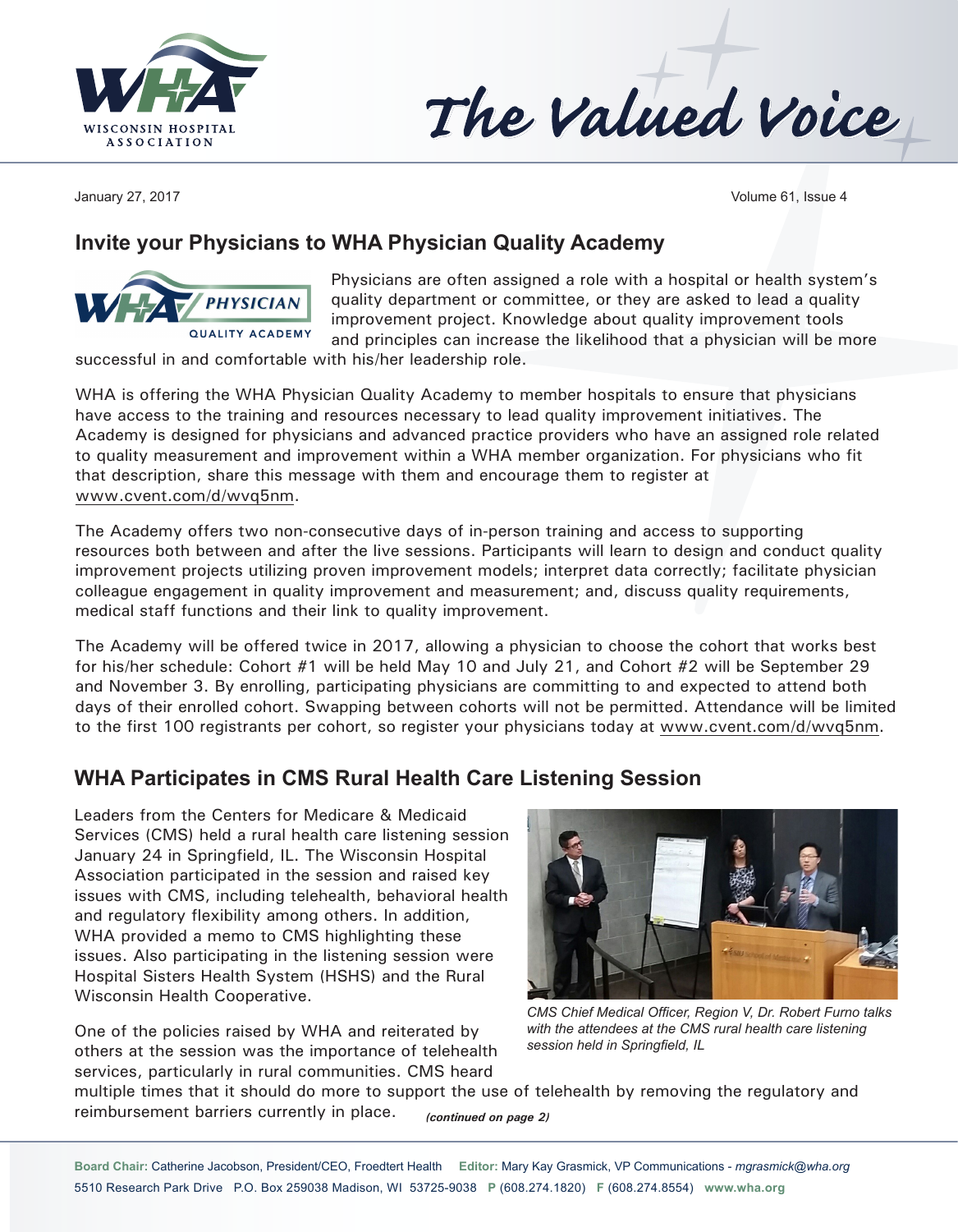#### **Continued from page 1 . . . WHA Participates In CMS Rural Health Care Listening Session**

"There are great opportunities to provide essential services, such as behavioral health care, in rural communities via the use of telehealth," Jenny Boese, WHA vice president, federal affairs & advocacy, told CMS. "Unfortunately, current regulatory policies create unnecessary barriers and obstacles for its use in many rural communities where needs are greatest."

CMS asked attendees to discuss other priorities the Agency should consider with respect to rural health care. In addition to behavioral health and telehealth, participants discussed the importance of the Critical Access Hospital program, the 340B program and swing beds, among others.

HSHS stressed, and WHA concurred, that CMS must provide more flexibility with respect to graduate medical education (GME). HSHS elaborated that CMS should allow hospitals to be able to accept additional residents under Medicare's GME caps even if the hospitals had previously taken rural rotators for some short periods of time in the past.

During the session, CMS asked attendees what services are the most difficult to provide in rural communities. Participants indicated behavioral health, pediatric care, specialty services, oral health and pregnancy/maternity care.

CMS also provided attendees with a draft vision statement for rural health care. That statement focused on providing accessible, accountable and affordable care in rural communities. Through a facilitated discussion, attendees were asked to provide feedback on this vision statement and other questions, which CMS will now work to incorporate into the strategic plan it is developing for rural health care.

#### **Speaker Vos Submits Letter to Chairman Chaffetz on RACs, Mixed-Use Space** *Vos says these regulations have "proven to be a burden of compliance"*

Wisconsin State Assembly Speaker Robin Vos recently sent a letter (see [www.wha.org/pdf/2017Vos-](http://www.wha.org/pdf/2017Vos-Chaffetz1-20.pdf)[Chaffetz1-20.pdf\)](http://www.wha.org/pdf/2017Vos-Chaffetz1-20.pdf) to House Oversight and Government Reform Committee Chair, Congressman Jason Chaffetz, outlining health care and environmental regulations that have been a burden to the private sector along with state and local governments. Vos referenced several health care regulations in his letter, including "aggressive" Medicare provider recoupment programs along with inflexible government regulations regarding "mixed-use" space, meaningful use and disparate quality reporting metrics.

Speaker Vos' comments mirror concerns raised to Assembly Health Committee Chairman Joe Sanfelippo by WHA in a letter responding to Chairman Chaffetz's request for insight on federal regulations that have been a burden to the private sector and other levels of government. WHA's letter also discusses the progress Wisconsin has made in reforming the state's health care regulations, specifically the administrative code regulating Wisconsin's hospitals—DHS 124. WHA will be partnering with members of the Legislature in the 2017- 2018 session to continue pursuing regulatory streamlining and efficiencies for Wisconsin's hospitals and clinics.

See a copy of the WHA letter sent to Rep. Sanfelippo at: [www.wha.org/pdf/2017SanfelippoMandate1-16.pdf.](http://www.wha.org/pdf/2017SanfelippoMandate1-16.pdf)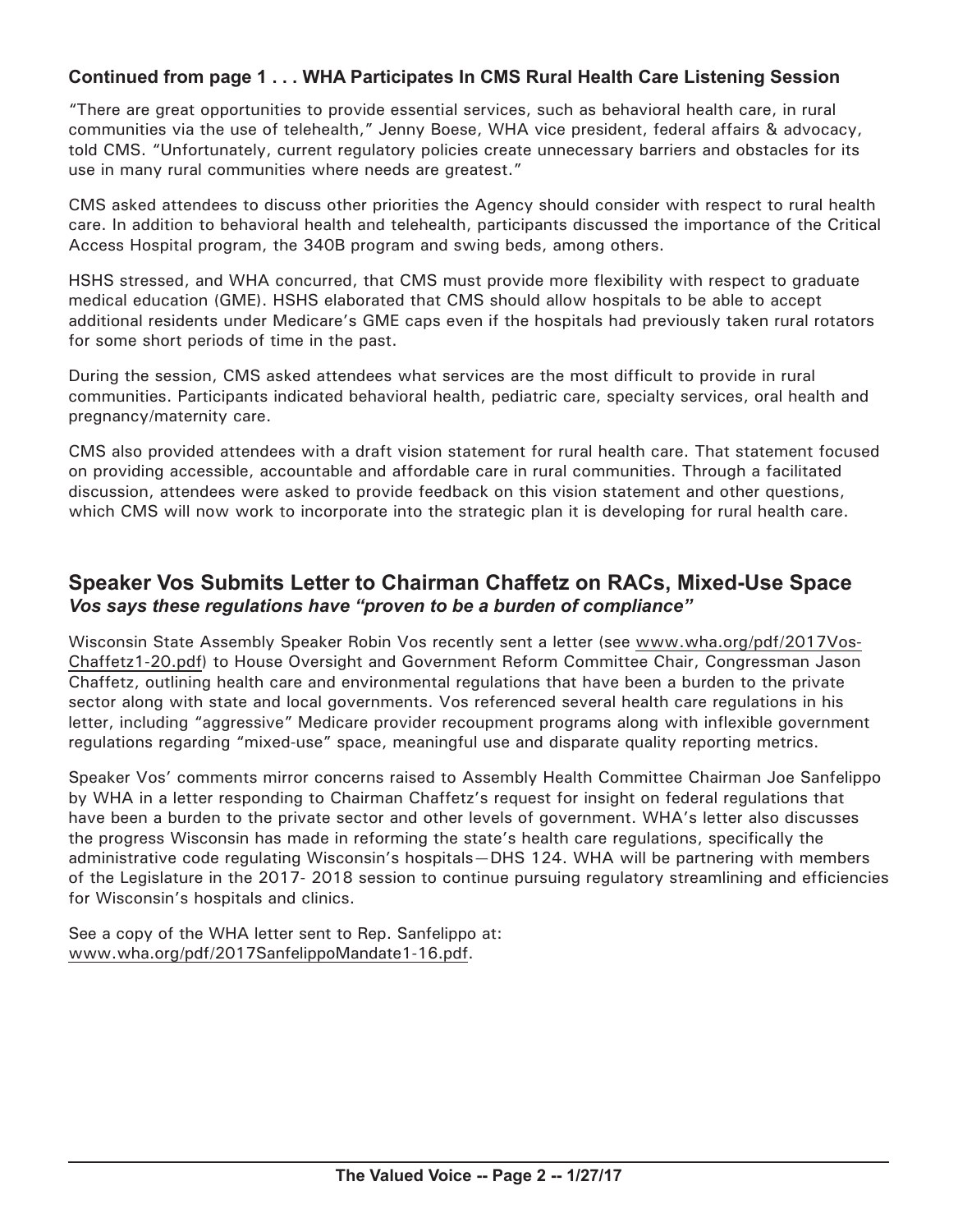## **Borgerding Named to AHA Physician Leadership Advisory Committee**

WHA President/CEO Eric Borgerding was named to the newly-formed American Hospital Association (AHA) Physician Leadership Advisory Committee. The AHA Board of Trustees approved the establishment of an advisory committee to consider various scenarios for future physician partnership and engagement in the Association. AHA Board member Melinda Estes, MD, president/CEO, Saint Luke's Health System in Kansas City, Missouri, will chair the group.

The Physician Leadership Advisory Committee will present recommendations to the AHA Board of Trustees for discussion, launching the first generation of physician leadership activities to enhance current initiatives. In a letter, AHA said the dialogue of the Committee will be critical to the development of the next generation physician agenda. In addition, AHA will solicit input from a diverse group of stakeholders to inform the Committee's deliberations.

WHA's longstanding commitment to physician leadership development and expanding member/integrated physician agenda, including the recently-announced WHA Physician Quality Academy (see [www.wha.](http://www.wha.org/pubarchive/valued_voice/WHA-Newsletter-1-20-2017.htm#1) [org/pubarchive/valued\\_voice/WHA-Newsletter-1-20-2017.htm#](http://www.wha.org/pubarchive/valued_voice/WHA-Newsletter-1-20-2017.htm#1)1), position Wisconsin well to contribute to AHA's Physician Leadership Advisory Committee.

## **WHA Physician Leadership Development Conference, March 10-11, 2017**

Have you invited your newest physician leaders to attend the 2017 WHA Physician Leadership Development Conference? Invite them today and give them the tools to move beyond their clinical training and take a new approach to managerial decision making and problem solving. This year's event is scheduled March 10-11, 2017 at The American Club in Kohler, and WHA is still accepting registrations.

Many WHA members register a team and report they find the greatest benefit from the conference is the opportunity to network among themselves and with other teams.

"This is the 12th year WHA has sponsored one of the only conferences of its kind in Wisconsin," according to WHA Chief Medical Officer Chuck Shabino, MD. "Past attendees often tell us the greatest benefit they receive is the opportunity to spend time 'out of the shop' with their physicians and leaders."

The full conference brochure is included in this week's packet. Online registration is available at [www.](http://www.wha.org) [wha.org](http://www.wha.org) or directly at [http://www.cvent.com/d/nvq2w6.](http://www.cvent.com/d/nvq2w6) Continuing medical education credits are available to physicians in attendance.

This year's conference will feature presentations from Kevin O'Connor and Jennifer Grebenschikoff. Both O'Connor and Grebenschikoff are nationally-recognized faculty from the American Association for Physician Leadership (AAPL), formerly the American College of Physician Executives, and both will discuss important and practical leadership skills that help physician leaders move beyond their clinical training and take a new approach to managerial decision making and problem solving.

For questions about the annual Physician Leadership Development Conference, contact Jennifer Frank at *[jfrank@wha.org](mailto:jfrank@wha.org)* or 608-274-1820.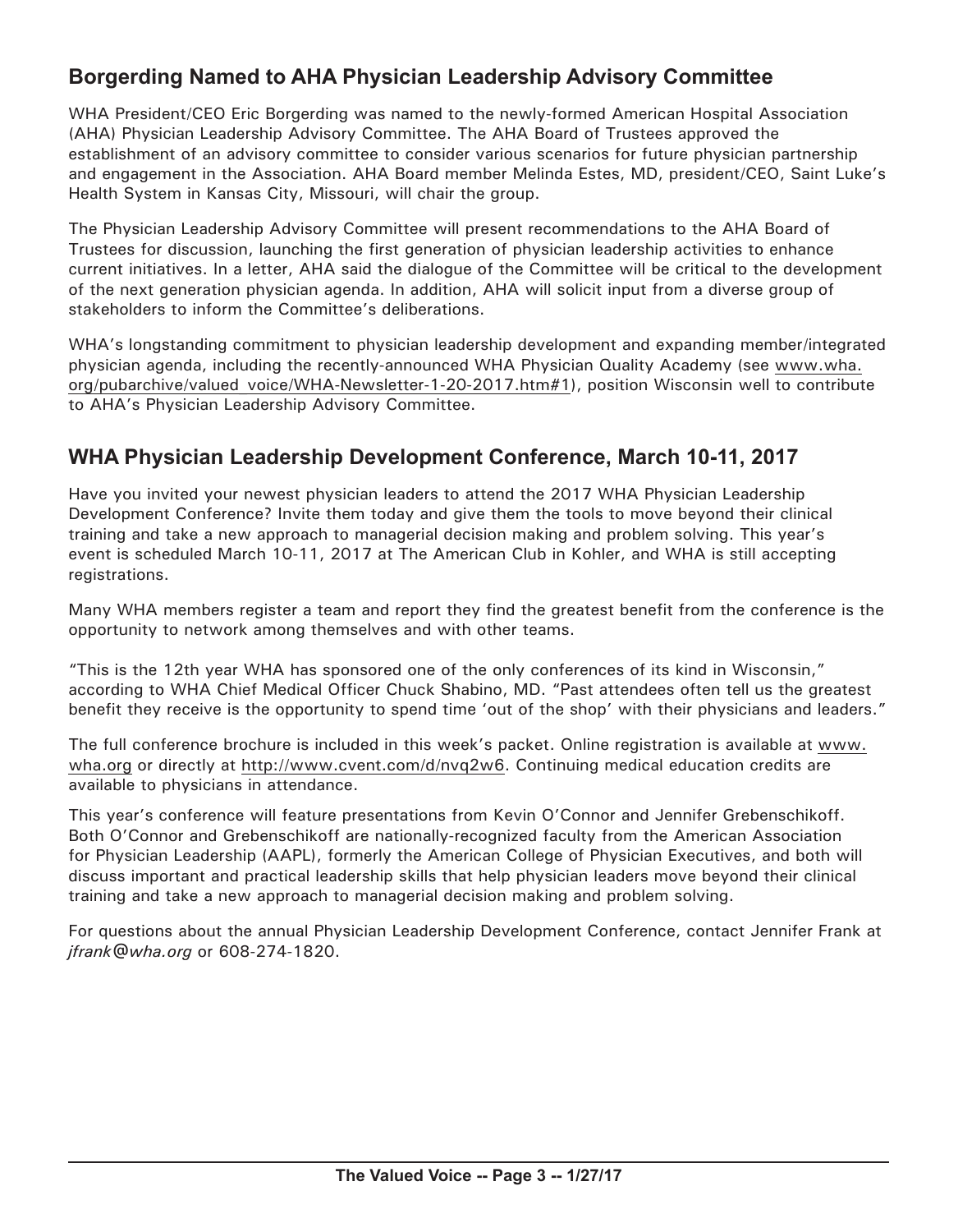## **WHA Foundation Announces Scholarships for Hospital Team Simulation Training**



High fidelity clinical simulation provides an environment for a health care team to experience infrequently encountered clinical scenarios, as well as practice and improve team communication. Across Wisconsin, high-fidelity simulation labs are available to hospitals; however, cost, scheduling and other logistical issues can be a barrier to participation for some.

In 2016, the WHA Foundation provided scholarships to 20 Wisconsin hospitals, allowing them to participate in simulation training for high-risk delivery scenarios in their OB teams. The feedback from these simulation training experiences were overwhelmingly positive, leading the WHA Foundation Board to decide to extend this scholarship program into 2017.

The WHA Foundation has granted funding to provide another round of scholarships for interdisciplinary teams to participate in clinical simulation training. The one change to the program for 2017 is the training scenarios must be related to either sepsis/septic shock or pediatric trauma.

Five simulation labs across the state have partnered with the WHA Foundation to offer hospital teams hands-on simulation experiences. This is an excellent opportunity for hospitals who might have limited access to high fidelity simulation. The training will include up to eight hours of clinical simulation exercise, staff to assist the hospital team in the identification and development of an appropriate scenario, debriefing after simulation completion and materials for the hospital to take back to their facility to share with colleagues. The actual training must take place between March 1 and November 15, 2017.

For complete information on scholarship eligibility and criteria, the list of participating simulation training labs or to access the 2017 Clinical Simulation Training scholarship application, visit the WHA Foundation webpage at: [www.wha.org/whaFoundation.aspx](http://www.wha.org/whaFoundation.aspx).

The submission deadline is 5:00 pm CST on February 10, with notification by February 17. A maximum of 20 scholarships will be awarded, so hospitals are encouraged to apply as soon as possible. Direct any questions to Jennifer Frank at *[jfrank@wha.org](mailto:jfrank@wha.org)*.

#### **In Memoriam: Eugene "Gene" W. Arnett**



*"Gene" Arnett*

Former WHA Chair Eugene "Gene" W. Arnett, 84, of Medford, passed away January 21, 2017 at Aspirus Care & Rehab, Medford. Gene was WHA Chair in 1970 and he chaired the AHA Board in 1988. Gene was the president of Memorial Hospital of Taylor County from 1962 until his retirement in 1997.

Gene chaired the Tri State Association in 1973, received the WHA Harold Coombs Award for distinguished service in 1975, and he was also named Medford Man of the Year. He proudly served his country in the Wisconsin National Guard for 23 years where he earned the rank of major.

After graduating from Central State Teachers College, Gene went on to the University of Iowa where he received a master's degree in hospital administration.